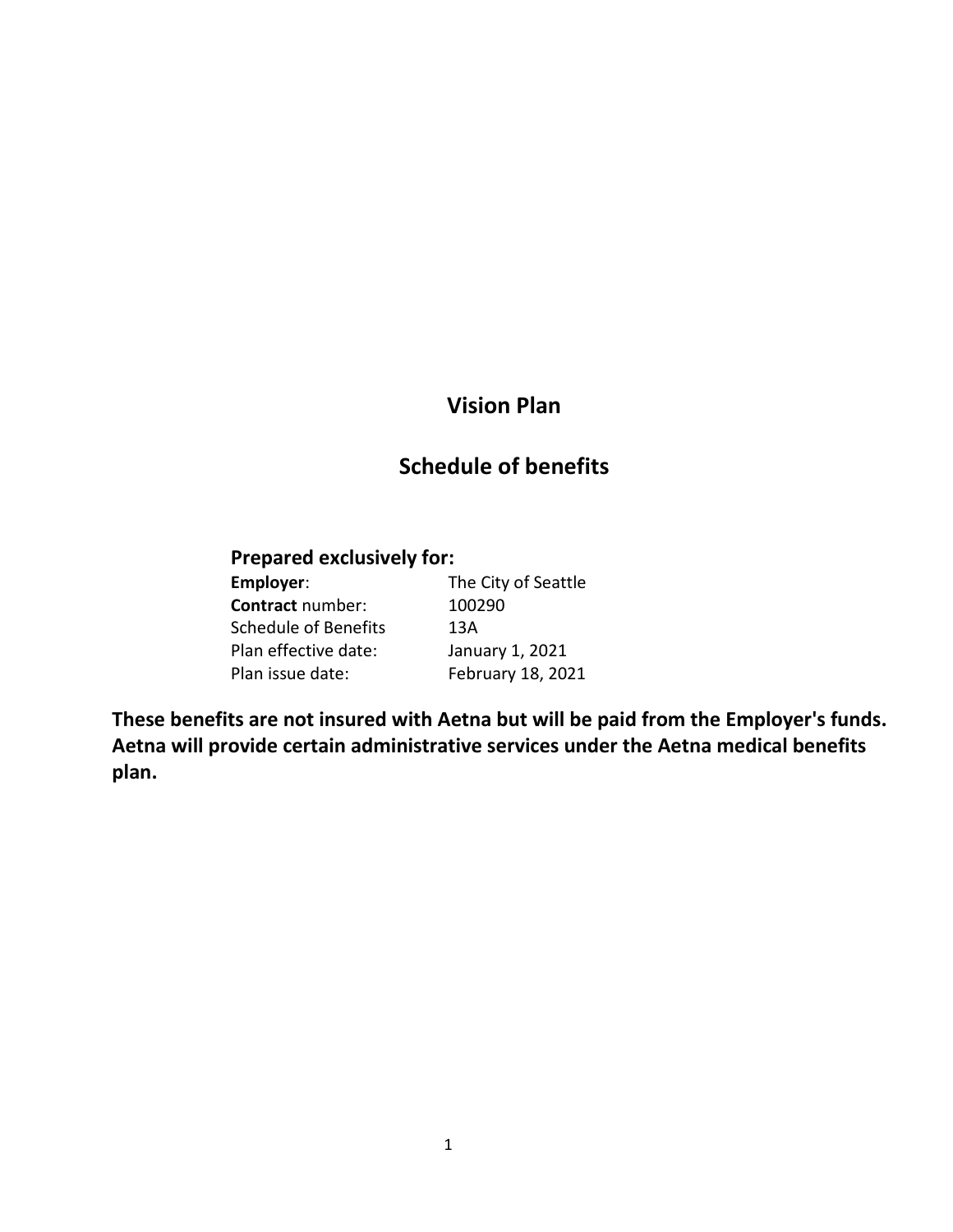## **Schedule of benefits**

This schedule of benefits lists the **eligible vision services** and supplies, 24 consecutive month period maximums, if any, that apply to the services you get under this plan.

#### **How to read your schedule of benefits**

- You are responsible for full payment of any vision care services you get that is not a **covered benefit**
- Exceeds your 24 consecutive month period maximum.

#### **How to contact us for help**

We are here to answer your questions.

- Log onto your secure member website at [www.aetna.com.](http://www.aetna.com/)
- Call Member Services

This schedule replaces any schedule of benefits previously in use. Keep it with your booklet.

#### **General coverage provision**

This section explains the vision supply maximum listed in this schedule of benefits**.**

#### **Maximum vision supply**

The most the plan will pay for **eligible vision services** incurred by any one covered person in a 12 consecutive month period is called a vision supply maximum.

#### **Your financial responsibility and determination of benefits provisions**

Your financial responsibility for the cost of services is based on when the service or supply is provided, not when payment is made. Determinations regarding when benefits are covered are subject to the terms and conditions of the booklet.